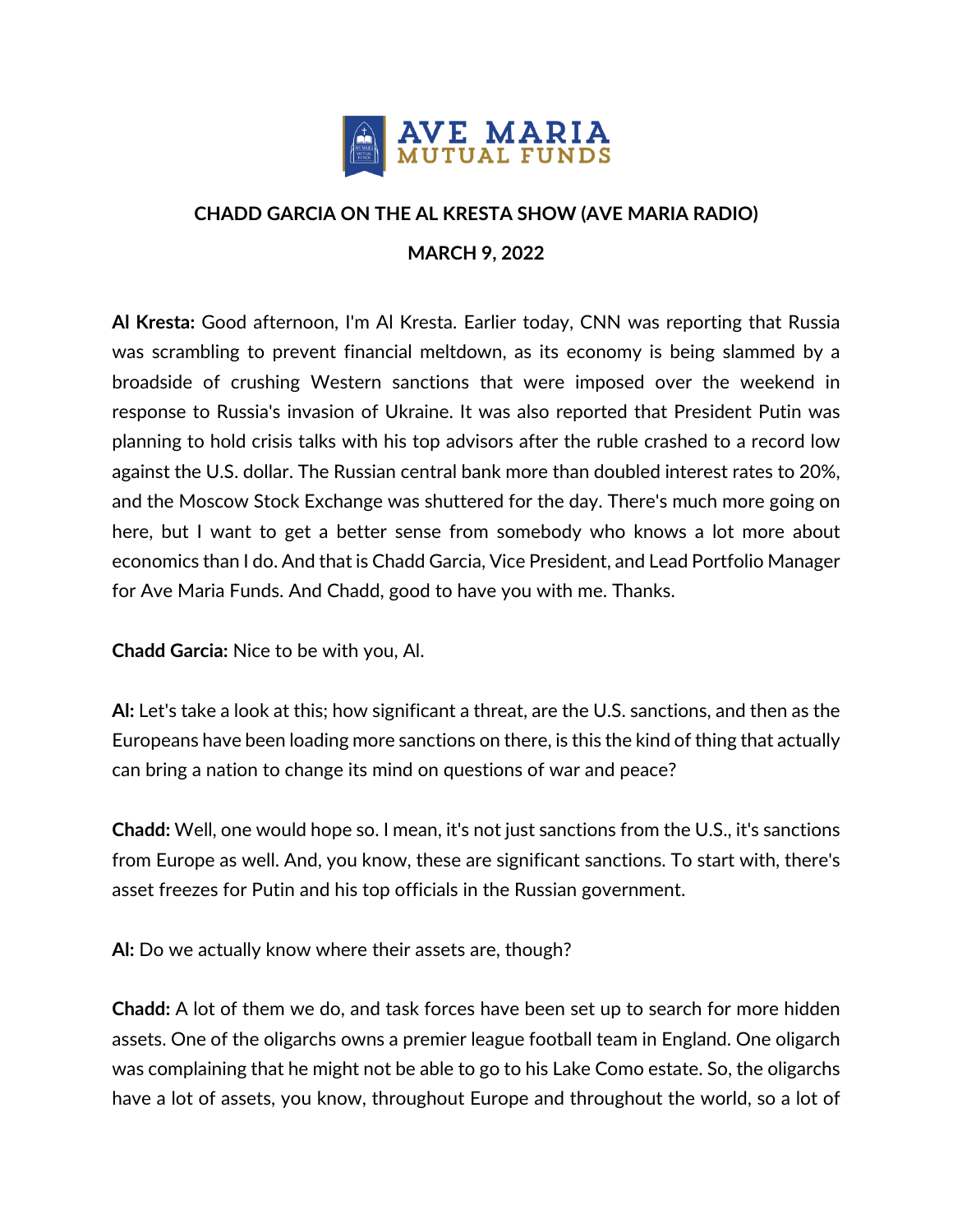assets are known. The U.S. imposed sanctions on the oligarchs in 2014. The oligarchs gave a lot of their wealth to their family members to skirt those rules. And we learned from that, this round of sanctions targets the families of the oligarchs as well.

**Al:** Very good. Yeah.

**Chadd:** The EU has implemented sanctions on the entire Russian parliament. In the past, the U.S. has only done the head of the parliament, but he's taken a step forward and sanctioned the assets of the entire parliament. The U.S. and the EU also sanctions the government officials of Belarus who are assisting Russia in the invasion of Ukraine. I think more notably is that the Russian central bank itself is being targeted. And this is an effort to keep Russia from deploying its international reserves or its gold. Russia has about 22% of the of the world's gold reserves. That is going to keep them from having a strong economy and being able to finance their war efforts. And then additionally, several Russian banks are being cut off from the Swiss financial system.

**Al:** Yeah. Could you describe what that is?

**Chadd:** It's a way for the banks to provide money to one another. Imagine in the United States, if you're a consumer, if the Visa or MasterCard systems were cut off, you'd have to take cash to a store to make transactions. So, these banks, if they're going to deal with a non-Russian bank, they are going to have to take cash to them, which is not going to happen. So, they are the pariah of the international finance community and that may cause bank failures in Russia. We saw lines of Russians at ATMs, emptying ATMs out over the weekend.

**Al:** Yeah, because they're concerned. I wanted to ask you too, about the Russian central bank more than doubling interest rates, to 20%. I mean, that sounds pretty severe. What are they trying to accomplish by upping interest rates?

**Chadd:** Well, they're trying to attract investor capital. I mean, they're trying to keep the ruble from falling too much. So, the ruble fell 26% against the dollar to a record low. And so, you know, a central bank paying higher interest rates, they do that to in an effort to attract capital. However, the Russian people tend to be very heavily indebted. So, again,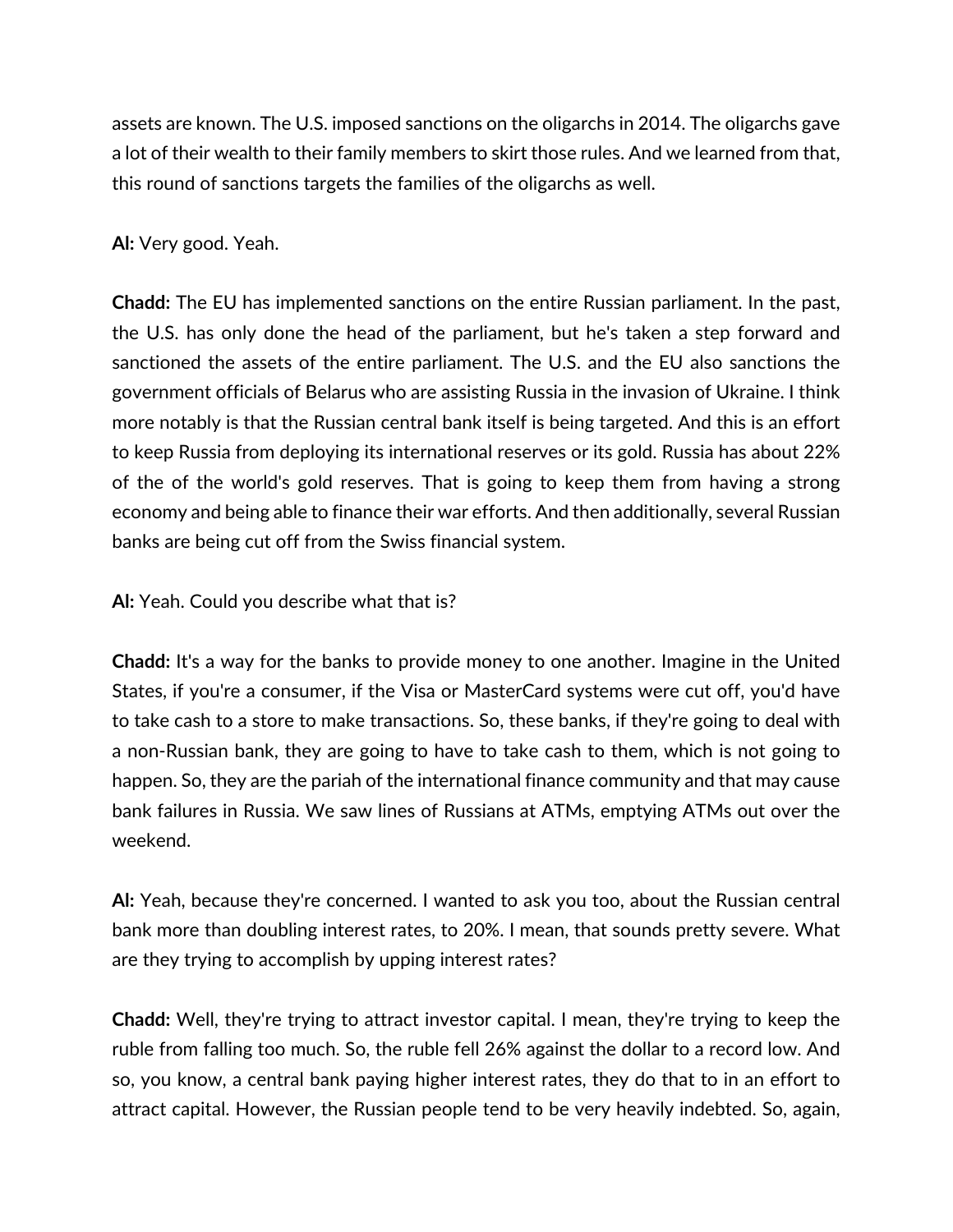take it back to the U.S., you know, a lot of people have credit cards. Credit cards are tied to the Fed's fund rate. Imagine if your interest rates doubled. Yeah, essentially, that's what happened. So, this is going to get very unpleasant for, you know, not just the oligarchs and the ruling class in Russia, but also the average person now.

**Al:** So, you've got the ruble dropping 26%, as you point out, you've got runs on Russian banks that we're hearing about, the stock market is shut down; Why does one shut down a stock market? Obviously, you want to keep activity from happening. What are they afraid of?

**Chadd:** Well, I think they're afraid of the market crashing.

**Al:** Okay, so that's one way.

**Chadd:** And then they could be afraid of Russian citizens selling off their assets to non-Russians

**Al:** Gotcha. You know, because the global economy is so interdependent, what would be some likely unintended consequences from these economic sanctions on Russia? How might it hurt us?

**Chadd:** Well, we don't have that much trade with Russia relative to, you know, our larger trading partners, Europe and Canada and Mexico. But, I mean, Europe is highly dependent upon Russian energy. And so, you know, Europe may feel some pain, and if energy prices are going to go up in Europe, they may go up everywhere. Gas prices may go up everywhere. Europe will feel more of the brunt because their electrical system is powered by a large amount of Russian natural gas. And, you know, that won't hurt us because we have our own supply of natural gas and aren't dependent upon Russia. I think longer term, if Europe is smart, they will take moves to be, you know, less dependent upon Russian gas, which would include maybe bringing nuclear back. They've been decommissioning nuclear plants; that hasn't worked out well for them. But the U.S. has ample amounts of natural gas. I think it would take a few years for us to build up our infrastructure in order to start shipping natural gas in large amounts to Europe. But it certainly could be done in the next few years.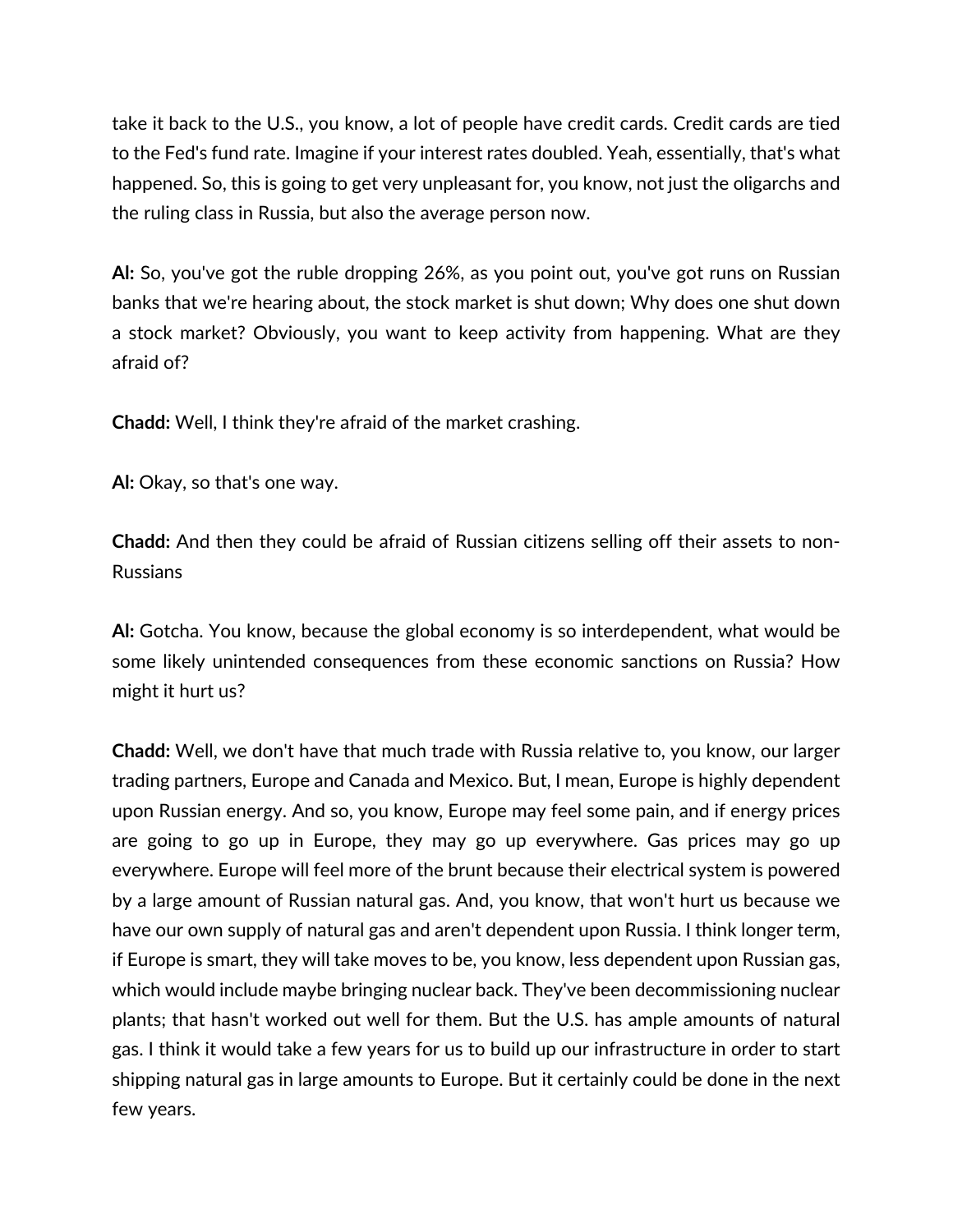**Al:** Yeah. Yeah. And that would really cripple the Russian economy.

**Chadd:** Well, hopefully this conflict doesn't last that long.

**Al:** Right. Right. Is there the chance that Russia will find itself being driven into the arms of China?

**Chadd:** I think that was a risk. I think that was probably the consensus thought last week that sanctions could drive Russia into the arms of China. And frankly, that the Ukraine invasion could highlight the Chinese potentially going after Taiwan, which I think would be a bigger issue for the world. But after seeing the Western World's response, this unified the Western World, and seeing the harsh sanctions that are being imposed upon Russia… and Russia, you know, they have food, and they have energy. And so, you know, they have that going for them. If you look at China, China is a net importer of both food and energy. And, you know, these types of sanctions, may be a pretty strong deterrent to China going after Taiwan and frankly, when Putin put his nuclear arms on notice, I don't think China wants to be tied too closely to this guy.

**Al:** Right. Right. So, yeah, I mean, you see, it's serious. I mean, Putin last week talked about, you know, we don't want people to interfere. They should remember that we are a strong nuclear nation. Nobody has waved that the nuclear flag like that, even during the Cold War. It was always understood, of course, that you had mutually assured destruction, so the nuclear threat was always in the background, but nobody ever jumped out in front and started waving it as an explicit and imminent threat. It was shocking to hear that threat on his tongue last week. I was just so amazed.

**Chadd:** Yeah, I was shocked as well. You know, if there's one thing the markets don't like, they don't like uncertainty. That being said, I watched the announcement of Russia going into the Ukraine, you know, late Wednesday night. I stayed up late watching the watching the news. I did not think the stock market would close up on Thursday, and it closed up pretty strong. I mean, the Ave Maria Focused Fund, I believe, was up 3.2% that day alone, which I don't know if that's its biggest movement, you know, daily movement in its history, but it's got to be among the top five.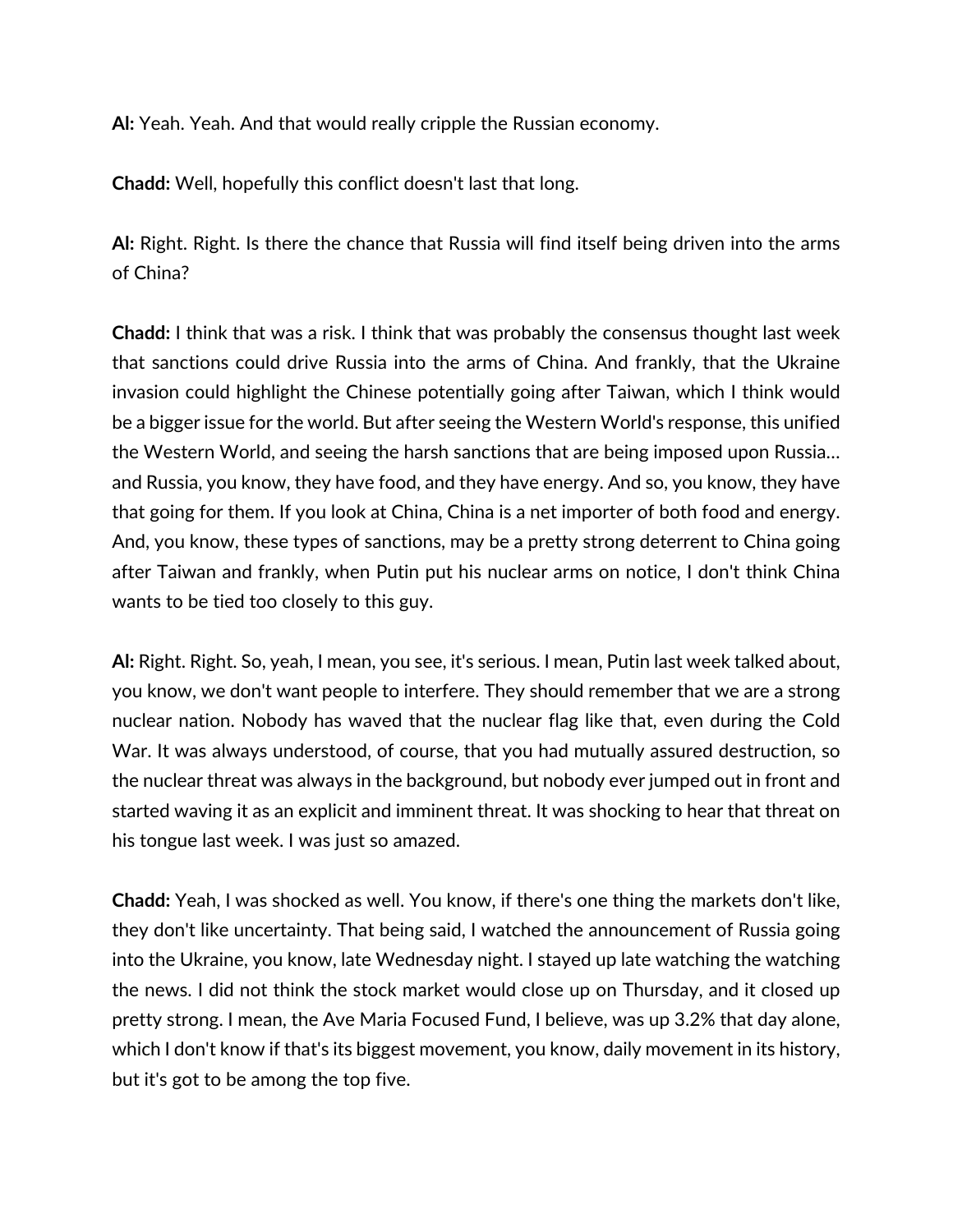**Al:** Move. Yeah. Let's talk about that. You know, for investors, what ought they be keeping in mind? Because we are in a volatile period here. So, tell us.

**Chadd:** Well, I think yes, I think the markets are going to be volatile, you know, until there's, more of a certain outcome with respect to the conflict. But if you're a long-term investor, I mean, I heard the saying a couple of weeks ago, the only people that get hurt riding a roller coaster are the ones who try to jump off. I mean, today the S&P is down right now, one and a half percent, but it was it was green some parts today. I mean, it was up. And so, while I think the market's going to get volatile, it doesn't mean that in the long run there's going to be a bad outcome. So, I think it would be foolish trying to predict, you know, what it's going to do on any given day and try to think it out.

**Al:** Chadd, how can people get in touch with you and learn more about the Ave Maria Focused Fund or the any of the Ave Maria Mutual Funds?

**Chadd:** They can call us at 866-AVE-MARIA or reach us on the internet at www.avemariafunds.com.

**Al:** www.avemariafunds.com or 866-AVE-MARIA. Chadd, thanks so much. Great talking with you again. Chadd Garcia is Vice President of Schwartz Investment Counsel, Inc., and Lead Portfolio Manager of the Ave Maria Focused Fund and also Co-Portfolio Manager of the Ave Maria Growth Fund. Ave Maria Funds, one of our sponsors here on Kresta In The Afternoon, they've been so for years, and we really love to be able to rely on their knowledge when we have public affairs stories like this.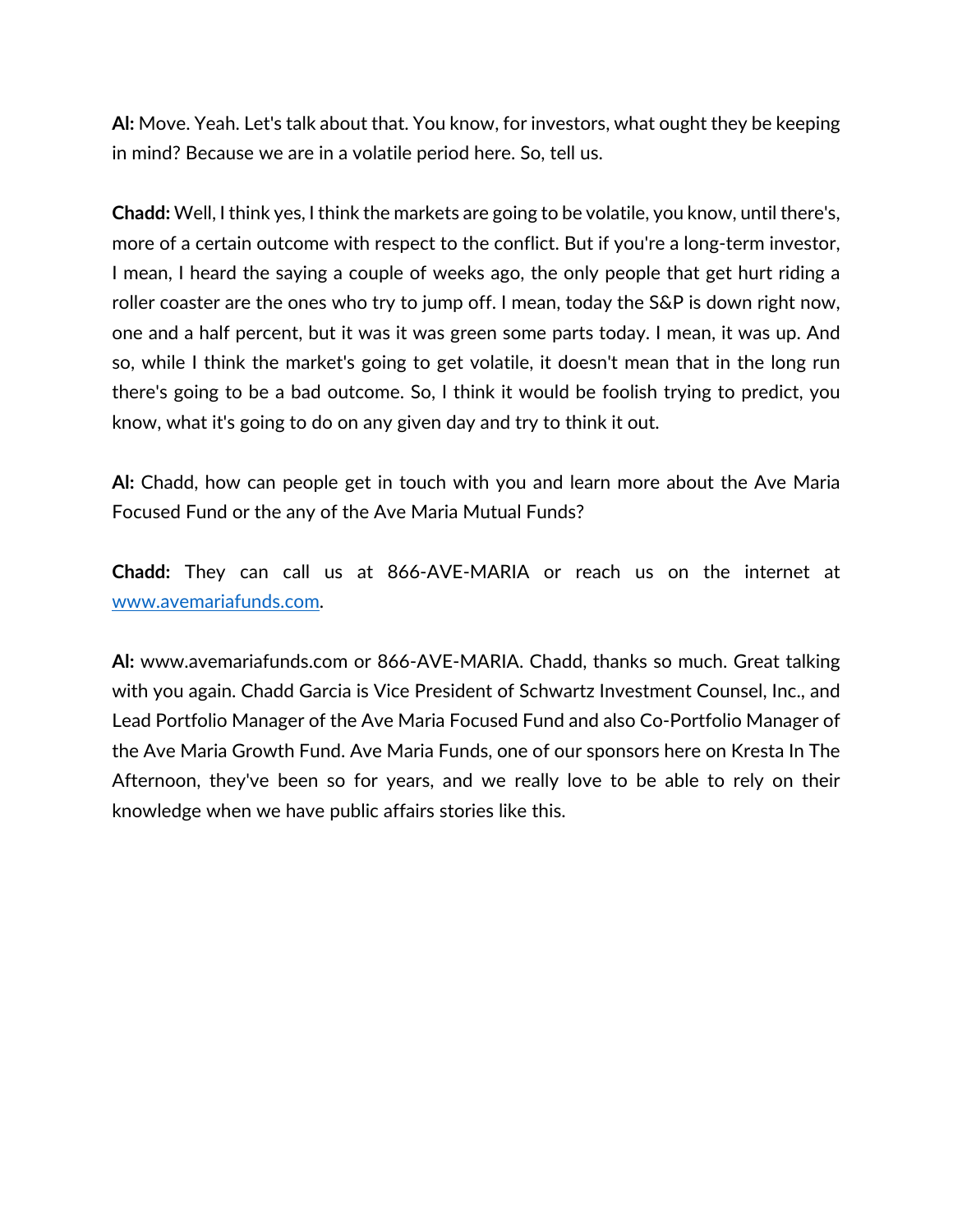## **IMPORTANT INFORMATION FOR INVESTORS**

Total Returns as of 12-31-21

|                        |        |                         | Gross/Net          |
|------------------------|--------|-------------------------|--------------------|
|                        |        |                         | <b>Prospectus</b>  |
|                        |        | <b>Since</b>            | <b>Expense</b>     |
|                        | 1 Yr.  | Inception <sup>^*</sup> | Ratio <sup>1</sup> |
|                        |        |                         |                    |
| Ave Maria Focused Fund | 27.96% | 32.33%                  | 1.30%/1.26%        |

^ Annualized \* Since Inception date is 5-1-2020

1The adviser has contractually agreed to limit the ordinary operating expenses (excluding Acquired Fund Fees and Expenses, interest, taxes, brokerage costs and extraordinary expenses) of the Ave Maria Focused Fund to an amount not exceeding 1.25% of the Fund's average daily net assets until at least May 1, 2023.

*Performance data quoted represents past performance, which is no guarantee of future results. Investment return and principal value are historical and may fluctuate so that redemption value may be worth more or less than the original cost. Current performance may be lower or higher than what is quoted.* Performance data reflects certain fee waivers and reimbursements. Without such waivers, performance would have been lower. *Call 1-866- AVE-MARIA or visit www.avemariafunds.com for the most current month-end performance.*

As of 12-31-21, the holding percentages in the Ave Maria Focused Fund of the stocks mentioned in this commentary are as follows: Visa, Inc. (1.4%) and Mastercard Incorporated (2.4%). Fund holdings are subject to change and should not be considered purchase recommendations. There is no assurance that the securities mentioned remain in the Fund's portfolio or that securities sold have not been repurchased. The most current available data regarding portfolio holdings can be found on our website, www.avemariafunds.com. Current and future portfolio holdings are subject to risk.